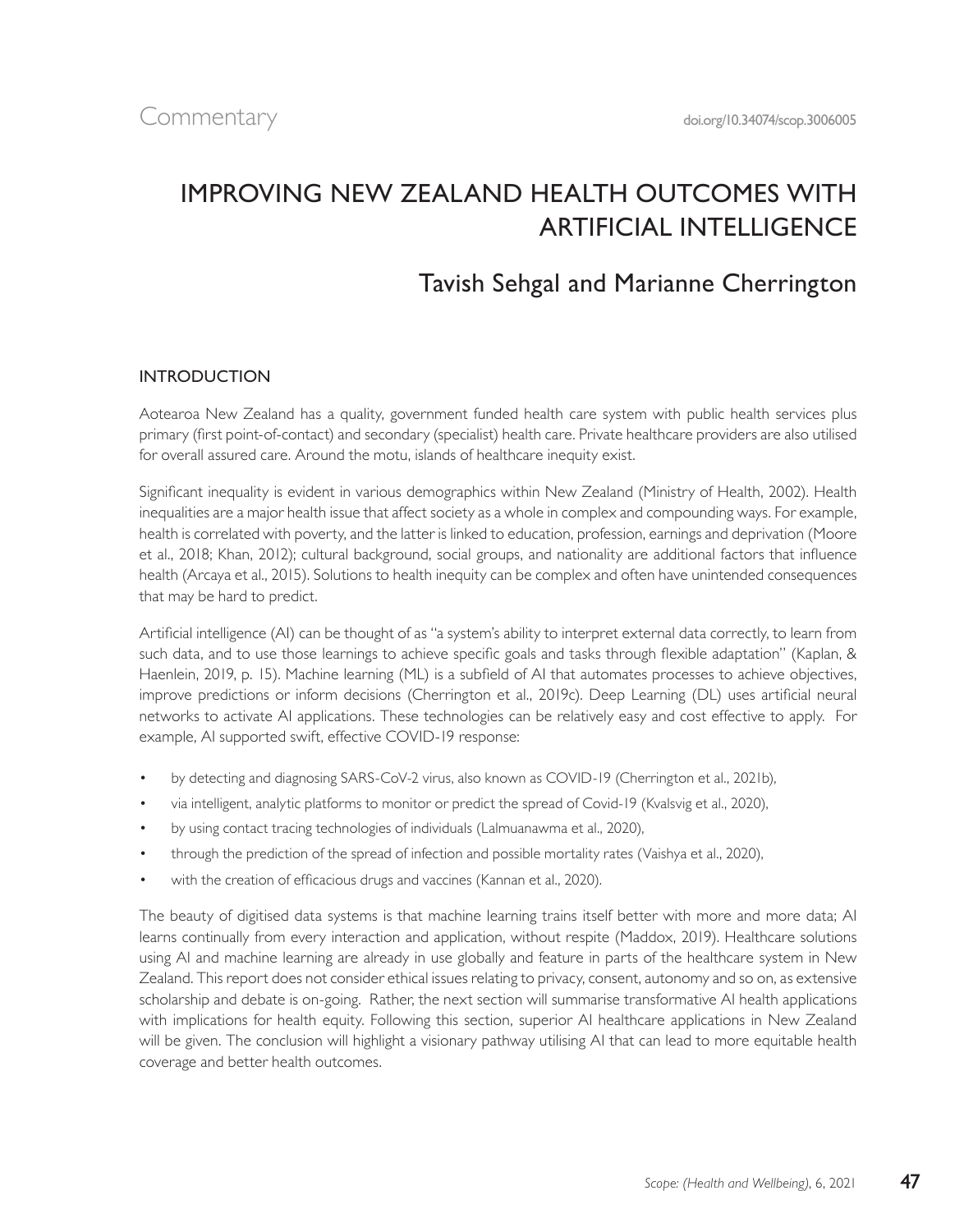#### ARTIFICIAL INTELLIGENCE APPLICATIONS IN HEALTHCARE

Artificial Intelligence and associated ML technologies are becoming ubiquitous in society and in business. In particular, AI is used in healthcare, especially with applications that are too expensive or complex to be solved by human beings (Davenport & Kalakota, 2019). Medical practice is being revolutionised with artificial intelligence. AI applications are emerging into realms that were previously recognised to be only the domain of human expertise, now accessible with advances in digitised data collecting, machine learning, and computing infrastructure (Yu et al., 2018). According to Jiang et al. (2017), the objective of artificial intelligence (AI) is to imitate human intelligence, and with ML, AI can augment human decision-making. A radical shift in healthcare is on the horizon, due to the increasing availability of digitised healthcare data via a variety of structured or unstructured sources that are linked in ways that were previously not viable (Cherrington et al., 2019a, 2019b). The rapid advancement of ML techniques makes AI applications formidable and powerful tools.

Structured ML data, such as support vector machines or deep learning (DL) using artificial neural networks (ANNs), alongside natural language processing are all popular AI techniques (Cherrington et al., 2020, 2021a; 2021c) and are particularly utilised in health applications (Figure 1):

|            | Artificial Intelligence Applications                                                                                    | Machine Learning Applications                                                                                             |
|------------|-------------------------------------------------------------------------------------------------------------------------|---------------------------------------------------------------------------------------------------------------------------|
| Neurology  | clinical decision support<br>(Pedersen et al., 2020)<br>prognosis of neurological disorders<br>(Patel, 2021)            | precision psychiatry/ specificity<br>(Bzdok et al., 2018)<br>neuroimaging biomarkers<br>(Bernstein et al., 2018)          |
| Oncology   | precision oncology diagnostic tools<br>(Bera et al., 2019)<br>radiomics/biomarker models<br>(Forghani et al., 2019)     | cancer genomics/ precision medicine<br>(Xu et al., 2019)<br>inter-drug response/ prediction (Ali &<br>Aittokallio, 2020)  |
| Cardiology | cardiac imaging/ preventatives<br>(Dilsizian et al., 2018)<br>interventions/ procedure support<br>(Sardar et al., 2019) | foetal imaging/ diagnosis<br>(Garcia-Canadilla et al., 2020)<br>digital-led disease prevention<br>(Vervoort et al., 2020) |
| Genetics   | pharmaceutical drug repurposing<br>(Zhou et al., 2020)<br>immunoprofiling/image analysis<br>(Koelzer et al., 2019)      | disease/ gene functional analysis<br>(Asif et al., 2018)<br>genotype disease prediction<br>(Katsaouni et al., 2021)       |

Figure 1. Selected Artificial Intelligence and Machine Learning uses in Neurology, oncology and cardiology

Fields such as neurology, oncology, cardiology and genetics are four specific branches of medicine that use artificial intelligence (Yu et al., 2018) (Figure 1); health applications can range from context specific (Madanian et al., 2018, 2019) to general well-being solutions (Airehrour et al., 2020). AI is particularly useful in certain aspects of healthcare, yet less appropriate in others. While machine learning can always support data-driven discovery and decision-making, advances in imaging and AI automation are making these technologies more useful many more branches of medicine, and advances are intensifying.

The volume and variety of data due to digitisation has led to innovative solutions using big data ML methodologies in healthcare. Powerful AI algorithms can reveal clinically important information hidden in vast amounts of data, which can aid clinical decision making, when guided by relevant clinical queries (Jiang et al., 2017). Research has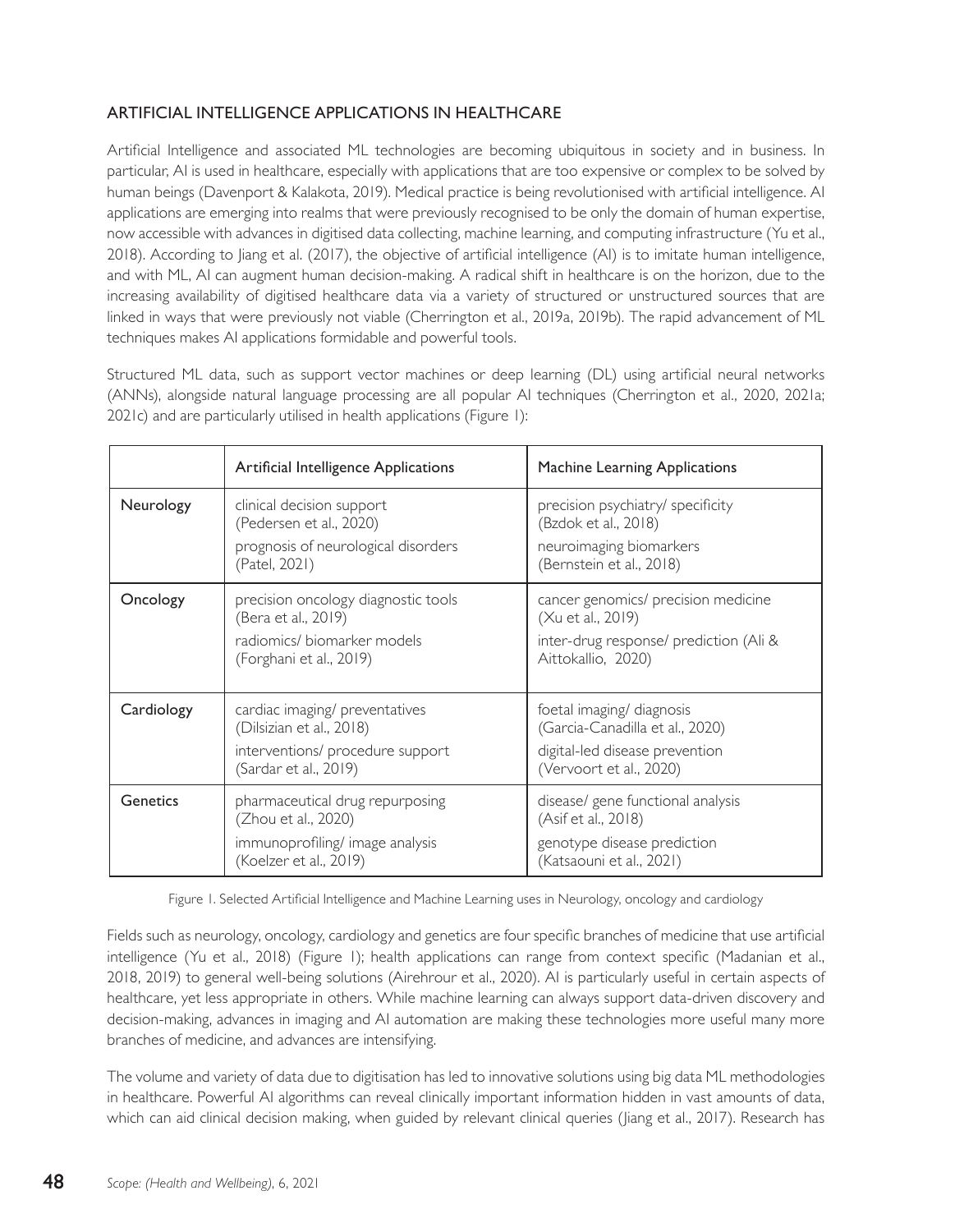proven that AI can perform as well as or better than humans at crucial healthcare activities like disease diagnosis (Davenport & Kalakota, 2019). For example, algorithms are already surpassing radiologists in terms of detecting dangerous tumours as well as advising researchers on how to build cohorts for expensive clinical trials. Concerns about AI taking human jobs in the healthcare sector are likely unfounded; it will be years before AI can begin to replace humans in extensive healthcare process domains for a variety of reasons (Meskó et al., 2018). There is a dire need for healthcare workers, exacerbated by the COVID-19 pandemic. AI is best used as a support and safeguard.

Clinicians, managers, and decision-makers can use healthcare data for education or to target a wise use of healthcare resources. Machine learning is used to produce data-driven prediction but also to drive a variety of AI technological advancements that are creating ground-breaking treatments and supporting patient rehabilitation. The future of AI in medicine will ameliorate many healthcare challenges; robotic process automation, computer vision, natural language processing, reinforcement learning, and generalised deep learning are in use already; enhanced equity can be attained now, via AI applications.

#### STATE-OF-THE-ART ROBOTICS IN HEALTHCARE

Just as the world is grappling with how to live with a pandemic and the incalculable toll of COVID-19, strategies and forward progress is being made. As vaccination rates progress, former health dilemmas that were pushed aside are being debated again. Health equity and 'haves-and-have-nots' are key issues.

Fortunately, we are at a point where a confluence of technological solutions is combining to make artificial intelligence and machine learning pertinent for the moment. Healthcare challenges such as those linked to resourcing, can be assuaged with novel technological applications. Currently, the opportunity to make the most of data to foster and leverage equity in healthcare has never been greater.

For example, machine learning can be used for prediction, vital in healthcare. Forecasting treatment efficacy, pharmaceutical regimes or likely patient behaviours can be conflated and nuanced with trained data. Data used in conjunction with deep learning (inspired by human thinking) or robotics can transform access to healthcare for more people to close inequities and inaccessibility that leads to poor health.

Digital disruption in medical fields, enabled by big data accessibility is already supporting personalised healthcare (Puaschunder et al., 2020). Benefits such as greater efficiency, quality and accuracy can be realised for more people with less financial outlay. Rather that de-valuing the need for specialised health workers and medical experts, artificial intelligence can become their ally in a quest for health equity. In particular, great strides have been made in functionality of robotics in the healthcare sector, including:

- **Surgical robots** used in therapeutic areas for minimally invasive robotic surgery
- **Care robots** to assist with routine, emotional or palliative nursing rounds
- **Exoskeletons** created to support patient recovery/ rehabilitate regimes, as well for prosthetics
- **Hospital robots** navigate wards with medications or specimens using, sensors and maps.

Precision operations and accuracy measures with robots have been explicitly adapted for computer-integrated surgery (CIS). In CIS, a tracked device is typically steered (directed) to various positions and orientations along a well-defined set of landmarks (fiducials). An independent localiser, usually an optical tracking system, is used to record these positions (Haidegger et al., 2019). Robotic surgery necessitates a high degree of accuracy and CIS provides a number of ways to improve and complement human dexterity.

Robot-assisted initiatives have been around since the mid-1980s, but are now extensively used in surgical fields due to their intensifying adaptability and operating theatre consistency. In neurosurgical fields, they improve quality of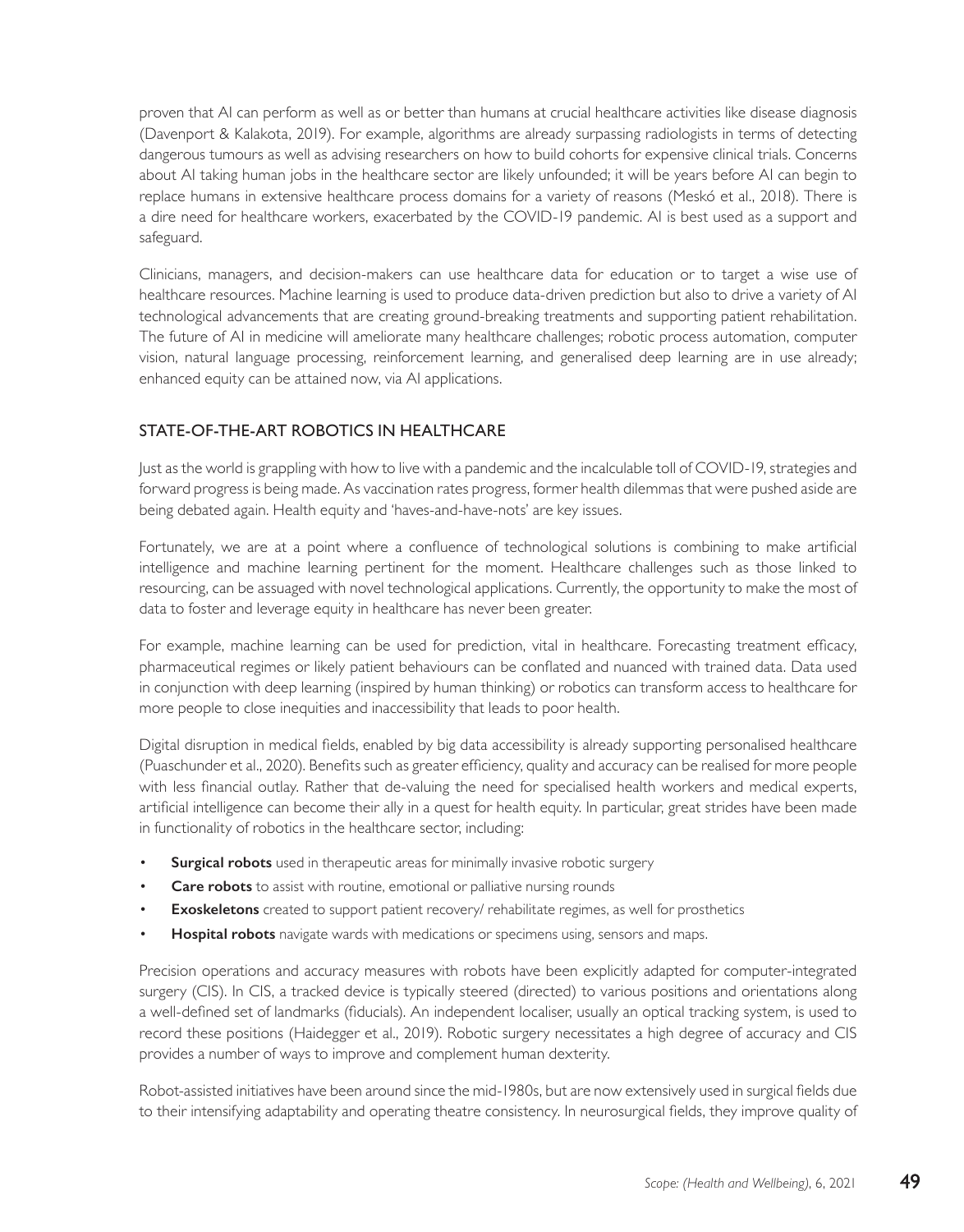various operative practises, especially those demanding a greater precision or safety profile (Kapoor et al., 2019). Robot-assisted surgery has sophisticated surgical incision which results in a lowered pain in recover and less time in hospital; fewer drugs and days in hospital care is cost-effective.

Physical robots are becoming a part of everyday life in key industries; what was once considered science fiction has now become reality. The advancements in robotics in everyday life benefit everyone in the developed world today, with flow-on effects and ubiquitous technologies (Hockstein et al., 2007). Physical robots can execute predefined activities in situ, such as lifting, repositioning, and transporting supplies in hospitals. Robots have recently become more collaborative with people and are easier to teach by guiding them through a desired job. They are also becoming smarter as more AI capabilities are integrated into their 'brains', or operating systems. The same advancements in intelligence that we have seen in other areas of AI are likely to be applied into physical robots over time (Runciman, 2019).

Surgical robots, which were first approved in the United States in 2000, support surgeons, allowing them to see better, make more precise and least invasive incisions, stitch wounds, and so on. However, human surgeons continue to make important judgments. Gynaecologic surgery, prostate surgery, and head and neck surgery are all common surgical procedures that use robotic surgery (Davenport & Glaser, 2002).

Surgery has proven to be a comprehensive discipline capable of treating a wide range of diseases and disorders as technological improvements continue to develop throughout the decades. In response, as computer technology and software improve, similar technologies are being implemented in the operating room as well. Finely operated robotic surgery platforms have found a rich young market in the medical technology sector, thanks to the late popularisation of minimally invasive procedures and surgeries. In fact Minimally Invasive Surgery (MIS) robotics operations account for the bulk of the surgical robotics market.

MIS techniques and MIS robotics help the general population as well; laparoscopic surgery, is used on patients diagnosed with many different conditions and has replaced many complex surgeries that have long recovery times. MIS robotics is already creating more equitable and affordable health outcomes, especially in cities with large populations, such as in Auckland where the da Vinci surgical system has been used. The da Vinci robotic system from Intuitive Surgical Inc. is arguably the most successful surgical robot in use and is currently the only complete teleoperation surgical robot accessible. Developed with a \$500 million investment, it can carry out sophisticated surgical procedures using laparoscopic technology while being guided remotely by a competent physician (Haidegger et al., 2019).

One aim of robotic surgery is to be able to do a surgical procedure from a distance without having to touch the patient. The Arthrobot, followed voice directions to help in patient positioning during an orthopaedic surgery operation and the Unimation Puma 200, which was used to orient a needle for brain biopsy were the first surgical robots (Smith et al., 2016). ZEUS, a comprehensive robotic surgical system with tremor reduction and motion scaling, was the first robotic surgical system (Ranev & Teixeira, 2020) approved by the U.S.A. Food and Drug Administration. The first long-distance, tele-surgical procedure, a laparoscopic cholecystectomy on a French patient in Strasbourg while the surgeon was in New York, was performed with the help of ZEUS (Marescaux et al., 2006). Another innovation was Intuitive Surgery's Da Vinci robotic system, which is utilised in a range of surgical specialties for a variety of operations to conduct technically demanding treatments (Troccaz et al., 2019). Several other robotic devices for various surgical procedures across several disciplines have since been created and are now more commercially accessible for general use.

Medical science is finding ways to utilise robots to liberate a stressed and often over-worked healthcare labour force. Robots are now interacting with patient, staff and assisting administrators. Routine and complex surgical techniques are now more commonly performed by skilled robotics. Increasingly healthcare management is turning to ML and AI to assist with countless aspects of hospital and health management, as routing patient care and complex processes can be handled or at least supported by these innovative technologies (Alotaibi & Yamin, 2019).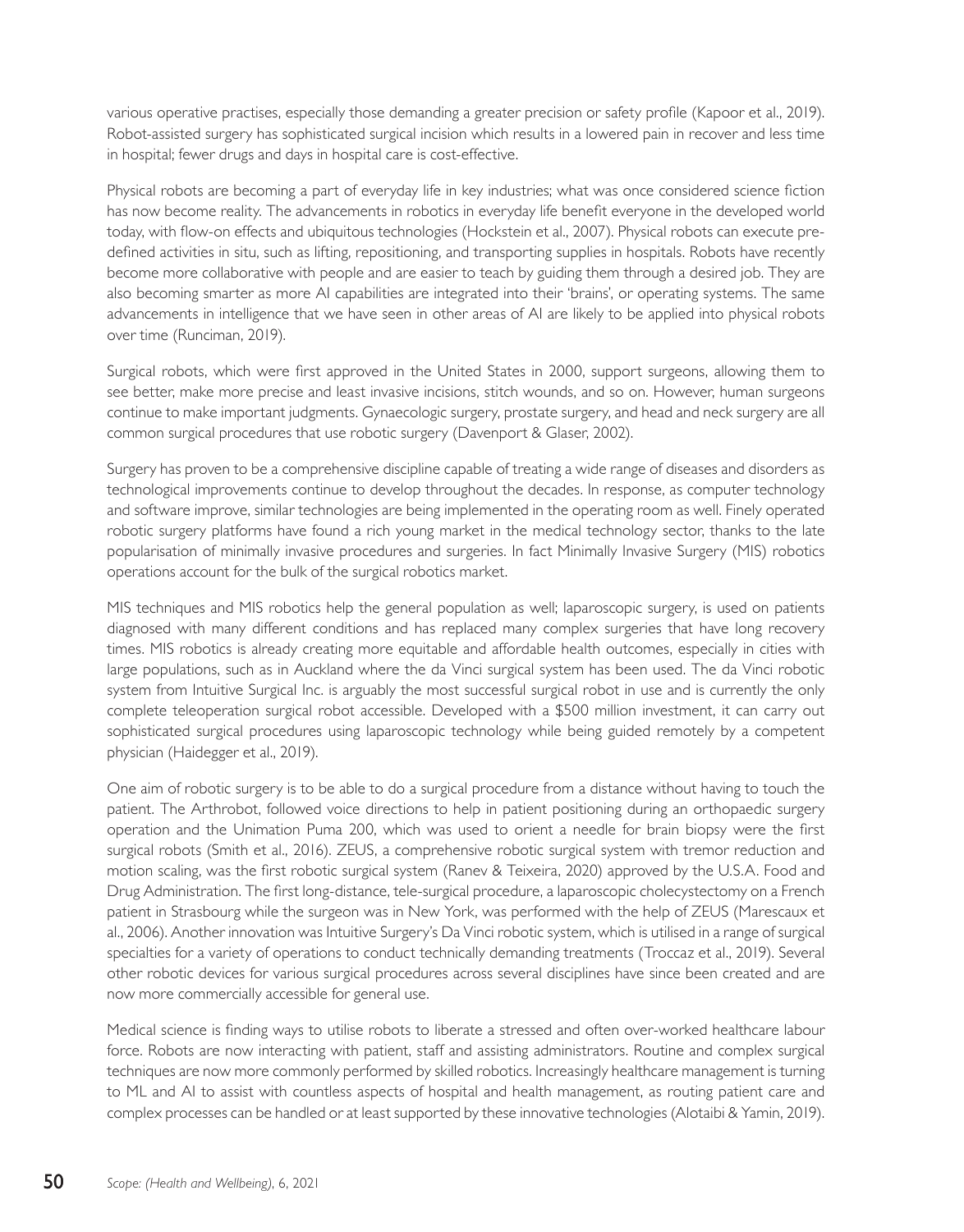Can the benefits of AI in healthcare become a solution for beleaguered hospitals and our workforce? Robotics is a particularly visible and innovative application that is being used in healthcare (Bogue, 2011). Research and innovation can add value in New Zealand as well, but it is vital to assess what is feasible and what is not, with possible impacts and ways in which New Zealand might proceed.

#### THE CURRENT STATE OF HEALTHCARE

Charitable organisations that 'fill in the gaps' can use ML and AI to do more with less. Where aid or education is needed to improve health or for public health initiatives, virtual medical centres can use digital instrument data, with cloud diagnostics for holistic treatment plans can be delivered (Field & Butler, 2018). Even as wearable activity trackers have become more affordable, they are being used routinely to aid health programmes that foster health, wellness and wellbeing (Madanian et al., 2018).

At the other end of the scale, innovations in high dimensional DNA sequencing and micro-array analysis impact significantly on the personalised healthcare market (Peng et al., 2018); novel applications include:

- computational biology where bioinformatic genetic data have breakthroughs revolutionise diagnosis and treatment of disease
- diagnostics and health research using AI visualisation for applications such as tomography, use digitisation to visualise insights or support diagnoses
- data mining and machine learning fast-track pharmaceutical innovations and design, with high throughput methods automating processes by specifying candidate features
- medical imaging processes which can be automated with AI and can detect malignant cancers with accuracy, for example
- deep learning that drives AI, which can also be used to search for solutions that may not be discernible by experts, due to the sheer volume of data accessed.

New genetic discoveries are resulting from AI, which in turn can create new and unique insights for human health. Personalised prescriptions are becoming available with pharmacogenomics that merge genetic testing and biomarker data from electronic health records. The discoveries that AI advance will not only help those wealthy enough to afford novel treatments, but as these innovations become more ubiquitous and affordable, personalised prescription will become a more efficacious method of treatment (Hall, 2020).

The COVID-19 epidemic has altered our planet, impacting people from all walks of life. Frontline workers, especially those in direct contact with patients, are put in grave danger. We have seen the use of robots as a shielding layer, physically isolating healthcare professionals from patients, as a significant technique for combating pathogen contamination fears and maintaining surgical volumes (Zemmar et al., 2020).

COVID-19 has severely limited health services, with cancellation of elective surgeries to reduce the spread of disease and protect healthcare personnel and patients. This has resulted in a significant burden for patients and a significant financial loss for hospitals. Yet even in New Zealand, where COVID-19 has largely been kept at bay, the "health system is failing to cope" and services are under stress due to "demand, the complexity of procedures, industrial action and workforce shortages" (Jones, p. A1., 2021).

Nurses are set to strike in New Zealand again. Emergency rooms have been overflowing across the country for months, even without any community COVID-19 transmission. Reports are of junior nurses, left to triage with more than 40 patients, some of whom have 24 hour plus waiting times to access ward admission. To manage patient demand and keep staff safe, new measures include monitoring of clinical staffing during peak periods, access to security backup, plus a review of visitor policy (Campbell, 2021). It is perplexing that a supply of COVID-19 syringes must suddenly be urgently ordered now, even after a vaccination slowdown as New Zealand had to wait for a new supply of vaccine (Coughan, 2021).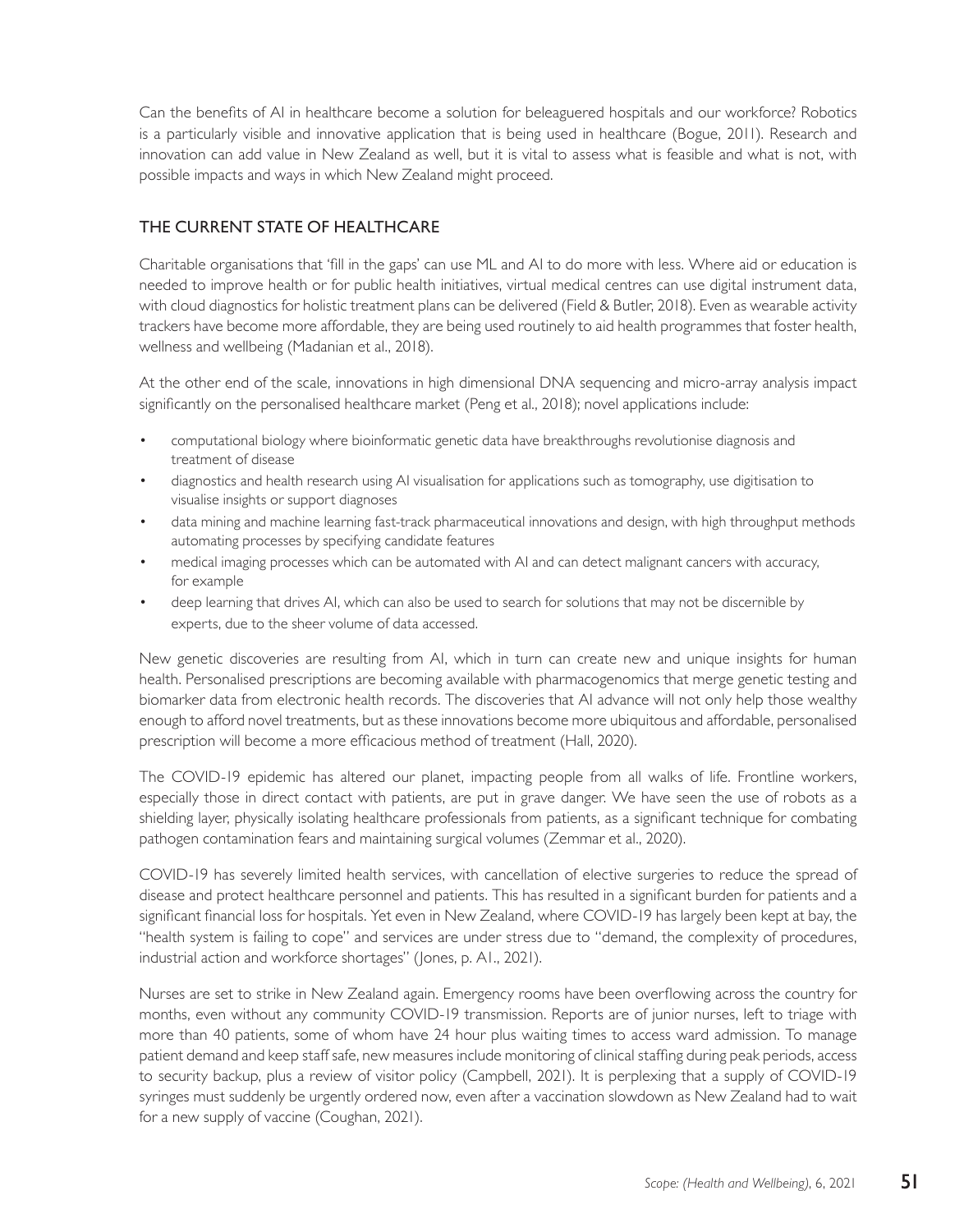These issues and stop-gaps will not resolve healthcare inequity or improve access to expert care.

Machine Learning can better predict ebbs and flows in healthcare services and AI robotics can support doctors and nurses while augmenting safety practices. Exhaustion leads to mistakes. AI platforms can streamline or scale hospital operational processes, optimise surgeries and predict downtimes or specialist availability (Graue, 2013). Such scheduling support can save untold hours, resources and expense for more efficient medical and hospital care when and where it is needed most, such as triage (Levin et al., 2018).

### STATE-OF-THE-ART HEALTHCARE IN AOTEAROA

As nurses are in short supply and under-paid while hospitals are overcrowded in New Zealand, we might be thankful that the ravages of COVID-19 have largely been kept at bay in this country. We might wonder if state-ofthe-art, equitable healthcare is a possibility; it surely must be a case of re-resourcing.

Machine learning, when used well, can support wise decisions based on real data, including behavioural information. In a predictive sense, this can allow for wise deployment of skilled labour, funds and assets.

Digital people are a product of amazing AI research by Soul Machines, begun in New Zealand. The lifelike creations deliver amazing customer experience in sectors like entertainment, financial services, retail and education and are used in healthcare too (Soul Machines, 2020). As Digital Healthcare aides, they answer questions about health conditions, speak several languages and so office clerical tasks on a 24/7 basis.

Dr. Lance O'Sullivan says the "opportunity with Soul Machines digital health professionals is to be able to deliver more care to more patients for less cost." Combined with the digital teacher abilities, it is easy to imagine how routine hospital tasks could be performed by digital people to release expertise where it is most needed in medical settings.

For health initiatives like MAiHEALTH delivering health outcomes via virtual medical centres or iMoko, where digital instrument data is used virtually with cloud-storage, processes from diagnosis to multi-faceted treatment plans are fast and efficacious (eHealth News Features, 2019). iMoko offers personalised healthcare not for the rich and famous, but for underprivileged children, to ensure better health outcomes and more time in class rather than in doctor's rooms. Partnerships make schemes work, so iMoko also partnered with Otago Polytechnic for microcredentialing for the new digital health work-force behind the digital iMoko project.

Targeted campaigns can improve health outcomes and with continuous data from wearables, mHealth plans deliver cost-effective healthcare quickly, before health issues escalate into ICU crises. Even insurers are getting onboard with discounted rates and benefits for members who utilise wearables and share their data (AIA, Sovereign and You, 2019).

Another way to share data is through research. New Zealand is uniquely placed to develop AI technologies due to exceptional longitudinal research like "The Dunedin Study", with over twenty years of human health data (Belsky et al., 2020); new insights into genetic predisposition and hereditary conditions are being found.

Other firms in New Zealand are at the forefront of healthcare. Pinnacle Ventures pharmacogenomics programme is pioneering personalised prescriptions with biomarker information on electronic health records (Health Informatics New Zealand, 2019). Similarly, Precision Driven Health is focusing healthcare decisions in conjunction with genetic testing (Health Informatics New Zealand, 2019) and oDocs is auto-diagnosing with a world-first AI platform (Orion Health, 2019). Artificial Intelligence is already world-class in New Zealand and already being used to create more equitable and exquisite healthcare solutions for a range of New Zealanders.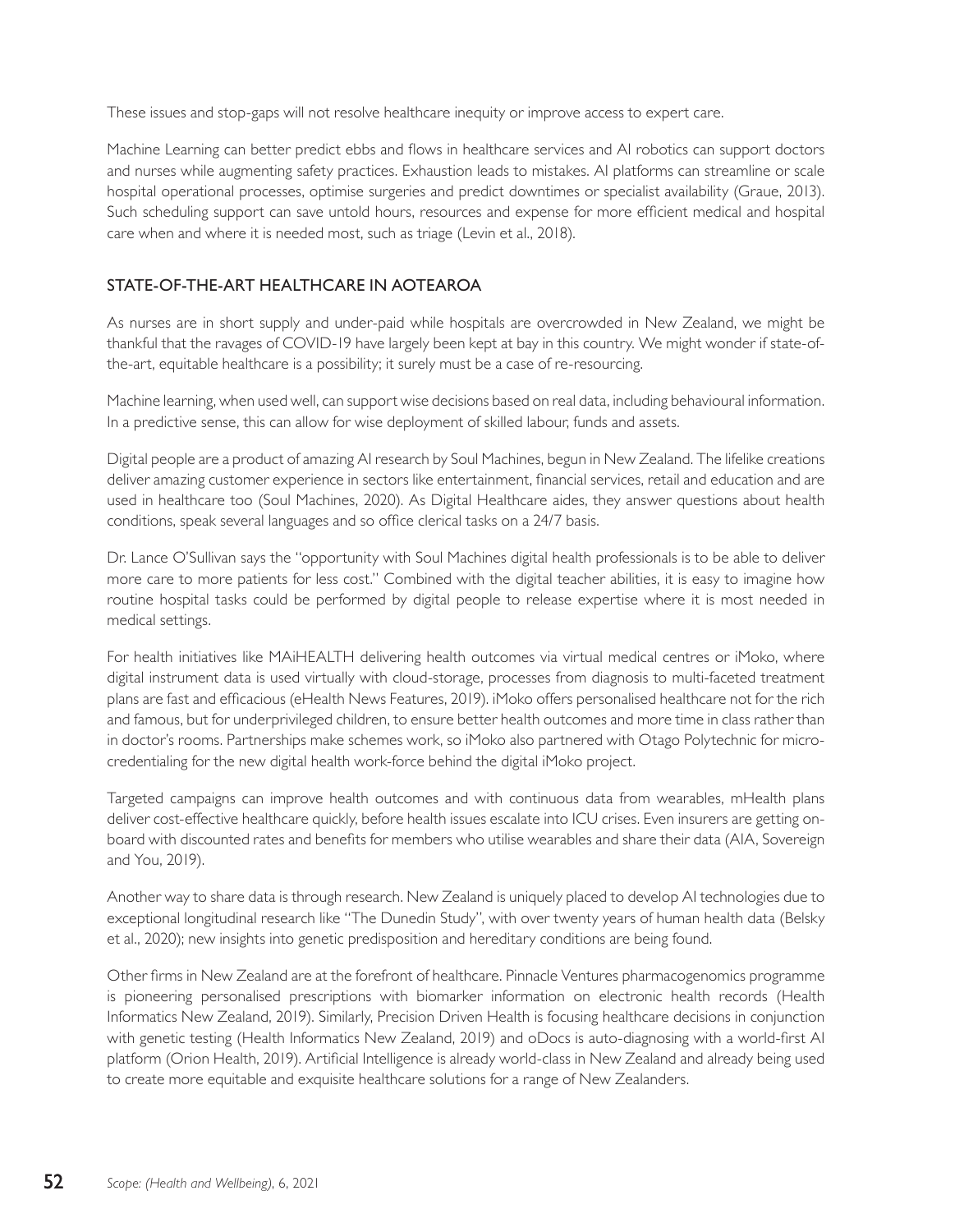### **CONCLUSIONS**

Attaining equity in healthcare matters more than ever. Across the world and our nation, gaps in health are great, persistent and increasing—many of them caused by barriers set up at all levels of our society. After all, it is hard to be healthy without access to good jobs and schools and safe, affordable homes. Health equity means increasing opportunities for everyone to live the healthiest life possible, no matter who we are, where we live, or how much money we make.

Both in New Zealand and globally, our ability to address equity challenges in health has improved significantly over the past decades, yet gaps are growing. Persistent disparities in health access, quality of services and outcomes remain. In Aotearoa New Zealand, Māori and Pacific peoples and those in low socioeconomic groups are still the most disadvantaged. The Government has mandated the Ministry of Health to take a bold approach to addressing healthy inequities that delivers tangible changes to health system behaviour, with measurable results over a three- to five-year horizon. The Ministry is developing a cyclical approach that operates around deepening the understanding of equity gaps, shifting thinking about where priorities for investment of time and resources should lie, followed by increasing direct action to address inequality. AI must be part of the solution, building on key strengths and initiatives already successful in Aotearoa such as those using:

- machine learning prediction for scheduling, notably to ease peak usage, resources and surgeries
- digital assistants to educate, answer multi-lingual queries and perform administrative tasks around the clock
- AI digital health professionals, to assess digitised readings and support patient care for less cost
- teachers to fill demand for health experts, dealing with new health challenges in our communities
- machine learning from wearables, to predict health models alongside human longitudinal studies
- auto-diagnosis, pharmacogenomics and personalised treatments with or without genetic testing.

Technology is not a solution; it is part of the solution. Machine learning has incredible predictive power and the ability to learn in supervised or unsupervised systems. Artificial intelligence supports health experts to do more, with new standards of quality. As an investment, AI outcomes rival the investment needed to train teams of doctors and nurses. As an investment in our health, AI has come of age.

There are philosophical and ethical considerations behind a data-led, AI approach. Realities about widening gaps in access to healthcare and issues in health equity are even more complex and cause us to look at ways in which diverse cultural barriers can be ameliorated. If health is our greatest wealth, then addressing health equity must evolve (UNSDG Goal 3, 2021); AI can improve progress in healthcare to address some equity issues.

Artificial Intelligence is transforming health, wellbeing and patient care and some data-driven initiatives in New Zealand can work alongside the behemoth healthcare system to address gaps in health and wellbeing. New Zealand's response to the COVID-19 pandemic is as unique as this country and its people. We can create more equitable healthcare in Aotearoa New Zealand despite some clear and observable gaps as well as appalling statistics. It is in our DNA to do so.

The word 'motu' can mean island, to distance, sever or wound. It can mean a heavy stone or even whooping cough. It can also mean to set free. Addressing healthcare inequity must be a priority.

The capability is here and the will to life health outcomes can overcome barriers to implementation. Health is an investment and it impacts every aspect of life. The opportunity to use data, ML and AI with robotics is vast. With wise partnerships, health equity can be achieved, perhaps even alongside our public health system, because the cost of illness and infirmity is enormous. AI is part of the solution for equitable health and New Zealand can model the pathway to quality healthcare for all New Zealanders and for the world.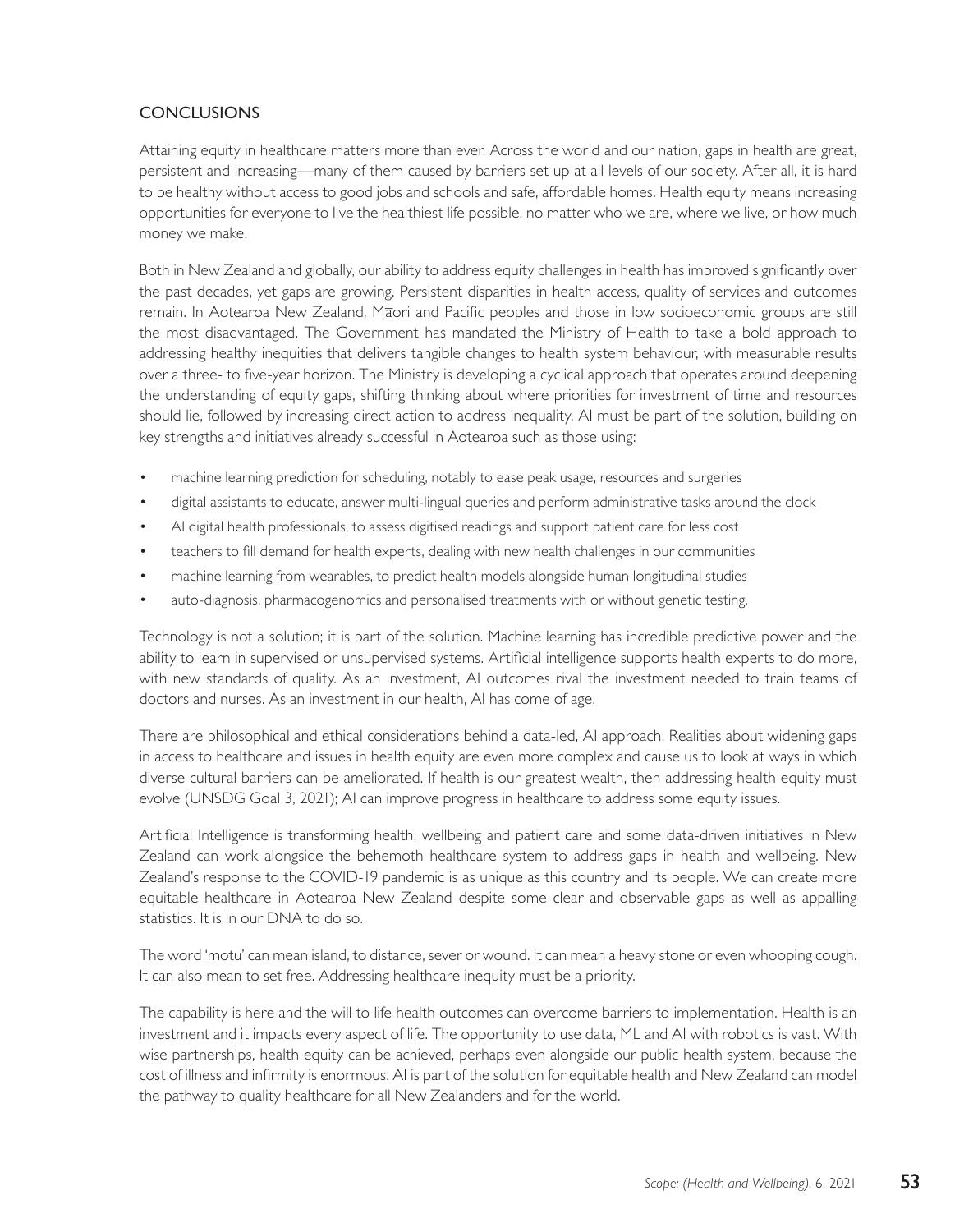Tavish Sehgal <sup>®</sup> https://orcid.org/0000-0001-6502-786X is an information technology professional and Otago Polytechnic Ltd, Auckland International Campus peer tutor. He specialises in IT cyber security and accessibility and is currently perfecting carbon emission prediction prototypes. Research includes an MS Excel prototype to predict carbon emissions and track individual company emissions plus business applications of IT technologies.

Marianne Cherrington <sup>®</sup> https://orcid.org/0000-0002-1240-2010 is a principal lecturer at Otago Polytechnic Ltd, Auckland International Campus with a focus on Computer Analytics and Sustainability. A lecturer in disruptive innovation, her research into machine learning feature selection algorithms applies in many fields, producing interesting collaborations with local and international partners in many disciplines and sectors. Email: [mariannec.](about:blank) [op.ac.nz](about:blank)

Correspondence to: Marianne Cherrington, Otago Polytechnic | Te Kura Matatini ki Otago, Forth Street, Private Bag 1910, Dunedin 9054, New Zealand. Email: Marianne.cherrington@op.ac.nz

#### **REFERENCES**

- AIA, Sovereign and You (2019). Championing a healthier, better protected NZ. (20 May, 2019). Retrieved from https://www.aia. co.nz/en/campaign/championing-a-healthiermore-protected-nz.html
- Airehrour, D., Cherrington, M., & Rajagopal, K. (2020, November). Odour Detection System for Allergy Sufferers. In *2020 11th IEEE Annual Information Technology, Electronics and Mobile Communication Conference (IEMCON)* (pp. 0193-0200). IEEE.
- Ali, M., & Aittokallio, T. (2019). Machine learning and feature selection for drug response prediction in precision oncology applications. *Biophysical Reviews, 11*(1), 31–39.
- Alotaibi, M., & Yamin, M. (2019, March). Role of robots in healthcare management. In *2019 6th International Conference on Computing for Sustainable Global Development* (INDIACom) (pp. 1311–1314). IEEE.
- Arcaya, M. C., Arcaya, A. L., & Subramanian, S. V. (2015). Inequalities in health: definitions, concepts, and theories. *Global Health Action, 8*(1), 27106.
- Asif, M., Martiniano, H. F., Vicente, A. M., & Couto, F. M. (2018). Identifying disease genes using machine learning and gene functional similarities, assessed through Gene Ontology. *PloS one, 13*(12), e0208626.
- Belsky, D. W., Caspi, A., Arseneault, L., Baccarelli, A., Corcoran, D. L., Gao, X., ... & Moffitt, T. E. (2020). Quantification of the pace of biological aging in humans through a blood test, the DunedinPoAm DNA methylation algorithm. *Elife, 9,* e54870.
- Bera, K., Schalper, K. A., Rimm, D. L., Velcheti, V., & Madabhushi, A. (2019). Artificial intelligence in digital pathology—new tools for diagnosis and precision oncology. *Nature reviews Clinical oncology, 16*(11), 703–715.
- Bernstein, A., Burnaev, E., Kondratyeva, E., Sushchinskaya, S., Sharaev, M., Andreev, A., ... & Akzhigitov, R. (2018). Machine Learning pipeline for discovering neuroimaging-based biomarkers in neurology and psychiatry. *arXiv preprint arXiv:1804.10163.*
- Bogue, R. (2011), "Robots in healthcare", *Industrial Robot, 38* (3), 218–223. https://doi.org/10.1108/01439911111122699
- Bzdok, D., & Meyer-Lindenberg, A. (2018). Machine learning for precision psychiatry: opportunities and challenges. *Biological Psychiatry: Cognitive Neuroscience and Neuroimaging, 3*(3), 223–230.
- Campbell, G. (2021, August 3). Terminal but 31-hr wait in ED bed. *The New Zealand Herald,* p. A7.
- Cherrington, M., Airehrour, D., Lu, J., Xu, Q., Wade, S., & Madanian, S. (2019a, December). Feature Selection Methods for Linked Data: Limitations, Capabilities and Potentials. In *Proceedings of the 6th IEEE/ACM International Conference on Big Data Computing, Applications and Technologies* (pp. 103–112).
- Cherrington, M., Lu, J., Airehrour, D., Thabtah, F., Xu, Q., & Madanian, S. (2019b, November). Feature Selection: Multi-source and Multi-view Data Limitations, Capabilities and Potentials. In *2019 29th International Telecommunication Networks and Applications Conference (ITNAC)* (pp. 1–6). IEEE.
- Cherrington, M., Thabtah, F., Lu, J., & Xu, Q. (2019c, April). Feature selection: filter methods performance challenges. In *2019 International Conference on Computer and Information Sciences (ICCIS)* (pp. 1–4). IEEE.
- Cherrington, M., Lu, Z. J., Xu, Q., Airehrour, D., Madanian, S., & Dyrkacz, A. (2020). Deep learning decision support for sustainable asset management*.* In *Advances in Asset Management and Condition Monitoring* (pp. 537–547). Springer, Cham.
- Cherrington, M., Lu, J., Xu, Q., Airehrour, D., & Wade, S. (2021a). Deep learning for sustainable asset management decisionmaking. *International Journal of COMADEM, 24*(2), 35–41.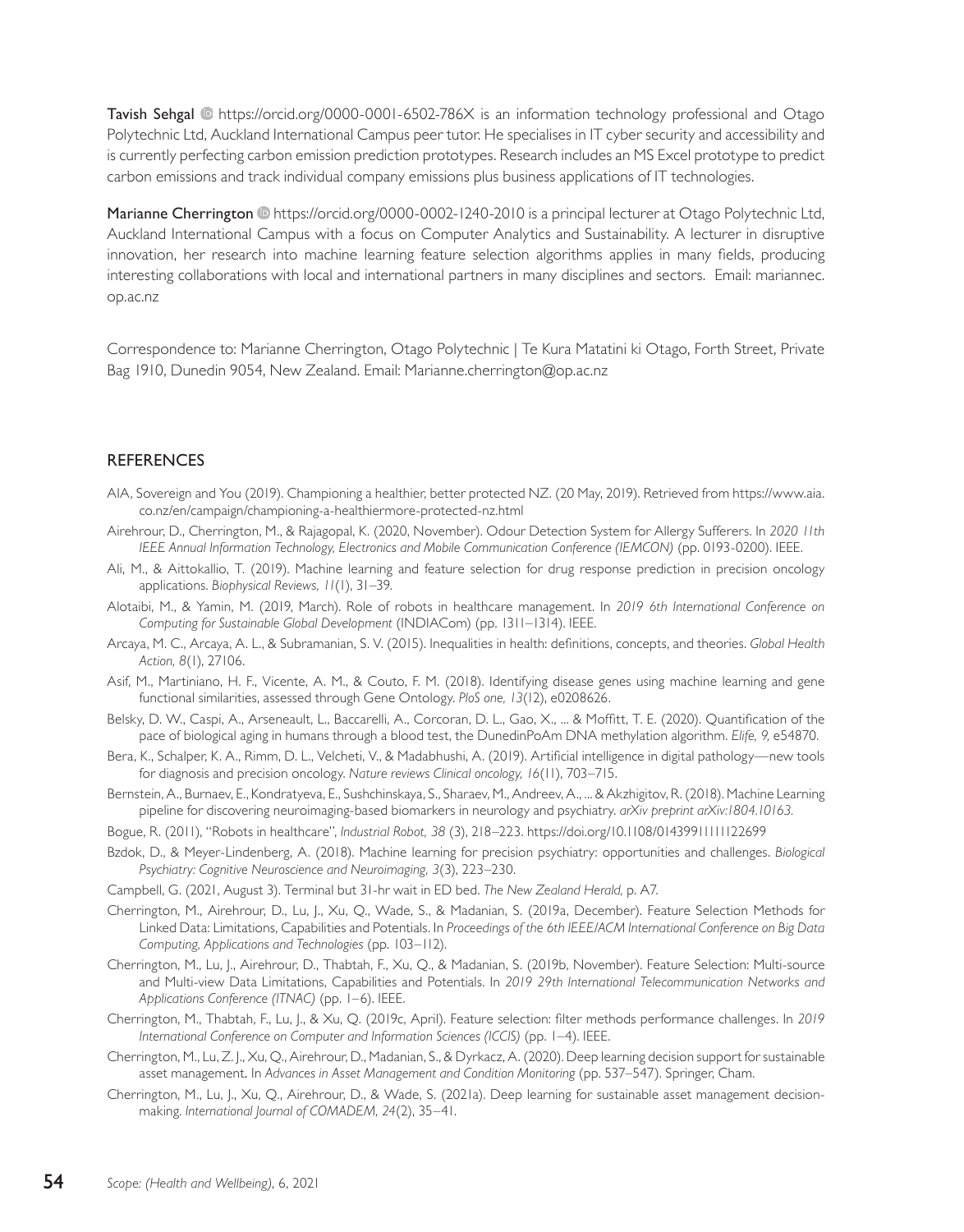- Cherrington, M., Dunn, I., Airehrour, A., (in press). (2021b). Cracking the Covid-19 Code: Cutting-edge Collaboration. *Scope: Contemporary Research Topics (Health and Wellbeing)*, 2021.
- Cherrington, M., Lu, J., Xu, Q., Airehrour, D., & Wade, S. (2021c). Deep learning for sustainable asset management decisionmaking. *International Journal of COMADEM, 24*(2), 35–41.
- Coughan, T. (2021, August 2). Urgent order for 3m Covid syringes. *The New Zealand Herald*, p. A5.
- Davenport, T. H., & Glaser, J. (2002, July 1). Just-in-Time Delivery Comes to Knowledge Management. *Harvard Business Review*. https://hbr.org/2002/07/just-in-time-delivery-comes-to-knowledge-management
- Davenport, T., & Kalakota, R. (2019). The potential for artificial intelligence in healthcare. *Future Healthcare Journal, 6*(2), 94.
- Dilsizian, M. E., & Siegel, E. L. (2018). Machine meets biology: a primer on artificial intelligence in cardiology and cardiac imaging. *Current Cardiology Reports, 20*(12), 1–7.
- eHealth News Features. (2019, February 18). iMOKO tackling issue of inequitable access to healthcare. Health Informatics New Zealand (Albany, Auckland). https://www.hinz.org.nz/news/438034/iMOKO-tackling-issue-of-inequitable-access-tohealthcare.htm
- Field A., Butler R. 2018. Virtual Health: Rapid review of evidence and implications. Hamilton: Waikato District Health Board.
- Forghani, R., Savadjiev, P., Chatterjee, A., Muthukrishnan, N., Reinhold, C., & Forghani, B. (2019). Radiomics and artificial intelligence for biomarker and prediction model development in oncology. *Computational and structural biotechnology journal, 17*, 995. www.ncbi.nlm.nih.gov/pmc/articles/PMC6667772/pdf/main.pdf
- Garcia-Canadilla, P., Sanchez-Martinez, S., Crispi, F., & Bijnens, B. (2020). Machine learning in fetal cardiology: what to expect. *Fetal diagnosis and therapy, 47*(5), 363–372. https://www.karger.com/Article/Pdf/505021
- Health Informatics New Zealand. (May 2020). Genetic testing to drive prescribing. www.hinz.org.nz/news/449084/Genetictesting-to-drive-prescribing
- Graue, R. M. (2013). Prediction and optimization techniques to streamline surgical scheduling. (Doctoral dissertation, Massachusetts Institute of Technology). https://dspace.mit.edu/bitstream/handle/1721.1/82482/862229484-MIT.pdf?sequence=2&isAllowed=y
- Haidegger, T., Kovacs, L., Benyo, B., & Benyo, Z. (2019). Spatial accuracy of surgical robots. *2009 5th International Symposium on Applied Computational Intelligence and Informatics,* 133–138. https://doi.org/10.1109/SACI.2009.5136227
- Hall, G. L. (2020). Delivering Consistent and Equitable Healthcare. In *Patient-Centred Clinical Care for African Americans* (pp. 23–35). Springer, Cham.
- Hockstein, N. G., Gourin, C. G., Faust, R. A., & Terris, D. J. (2007). A history of robots: From science fiction to surgical robotics. *Journal of Robotic Surgery, 1*(2), 113–118. https://doi.org/10.1007/s11701-007-0021-2
- Jiang, F., Jiang, Y., Zhi, H., Dong, Y., Li, H., Ma, S., Wang, Y., Dong, Q., Shen, H., & Wang, Y. (2017). Artificial intelligence in healthcare: Past, present and future. *Stroke and Vascular Neurology, 2*(4), 230–243.<https://doi.org/10.1136/svn-2017-000101>
- Jones, N. (2021, August 2). Health system failing to cope. *The New Zealand Herald*, p. A1.
- Kannan, S., Subbaram, K., Ali, S., & Kannan, H. (2020). The role of artificial intelligence and machine learning techniques: Race for covid-19 vaccine. *Archives of Clinical Infectious Diseases,* 15(2). https://sites.kowsarpub.com/archcid/articles/103232.html
- Kaplan, A., & Haenlein, M. (2019). Siri, Siri, in my hand: Who's the fairest in the land? On the interpretations, illustrations, and implications of artificial intelligence. *Business Horizons, 62*(1), 15–25.
- Kapoor, I., Mahajan, C., & Prabhakar, H. (2019). Robot-Assisted Neurosurgery. In *Textbook of Neuroanesthesia and Neurocritical Care* (pp. 503–510). Springer, Singapore.
- Katsaouni, N., Tashkandi, A., Wiese, L., & Schulz, M. H. (2021). Machine learning based disease prediction from genotype data. *Biological Chemistry*. https://www.degruyter.com/document/doi/10.1515/hsz-2021-0109/html
- Khan, S. (2012). Vulnerability assessments and their planning implications: a case study of the Hutt Valley, New Zealand. *Natural Hazards, 64*(2), 1587–1607.
- Koelzer, V. H., Sirinukunwattana, K., Rittscher, J., & Mertz, K. D. (2019). Precision immunoprofiling by image analysis and artificial intelligence. *Virchows Archiv, 474*(4), 511–522.
- Kvalsvig, A., Barnard, L. T., Gray, L., Wilson, N., & Baker, M. (2020). *Supporting the COVID-19 pandemic response: Surveillance and Outbreak Analytics.* Ministry of Health. https://www.health.govt.nz/system/files/documents/ publications/report\_for\_moh\_ covid-19\_surveillance\_outbreak\_analytics\_final.pdf
- Lalmuanawma, S., Hussain, J., & Chhakchhuak, L. (2020). Applications of machine learning and artificial intelligence for Covid-19 (SARS-CoV-2) pandemic: A review. *Chaos, Solitons & Fractals, 139,* 110059.
- Levin, S., Toerper, M., Hamrock, E., Hinson, J. S., Barnes, S., Gardner, H., ... & Kelen, G. (2018). Machine-learning-based electronic triage more accurately differentiates patients with respect to clinical outcomes compared with the emergency severity index. *Annals of emergency medicine, 71*(5), 565–574. https://www.sciencedirect.com/science/article/abs/pii/ S0196064417314427